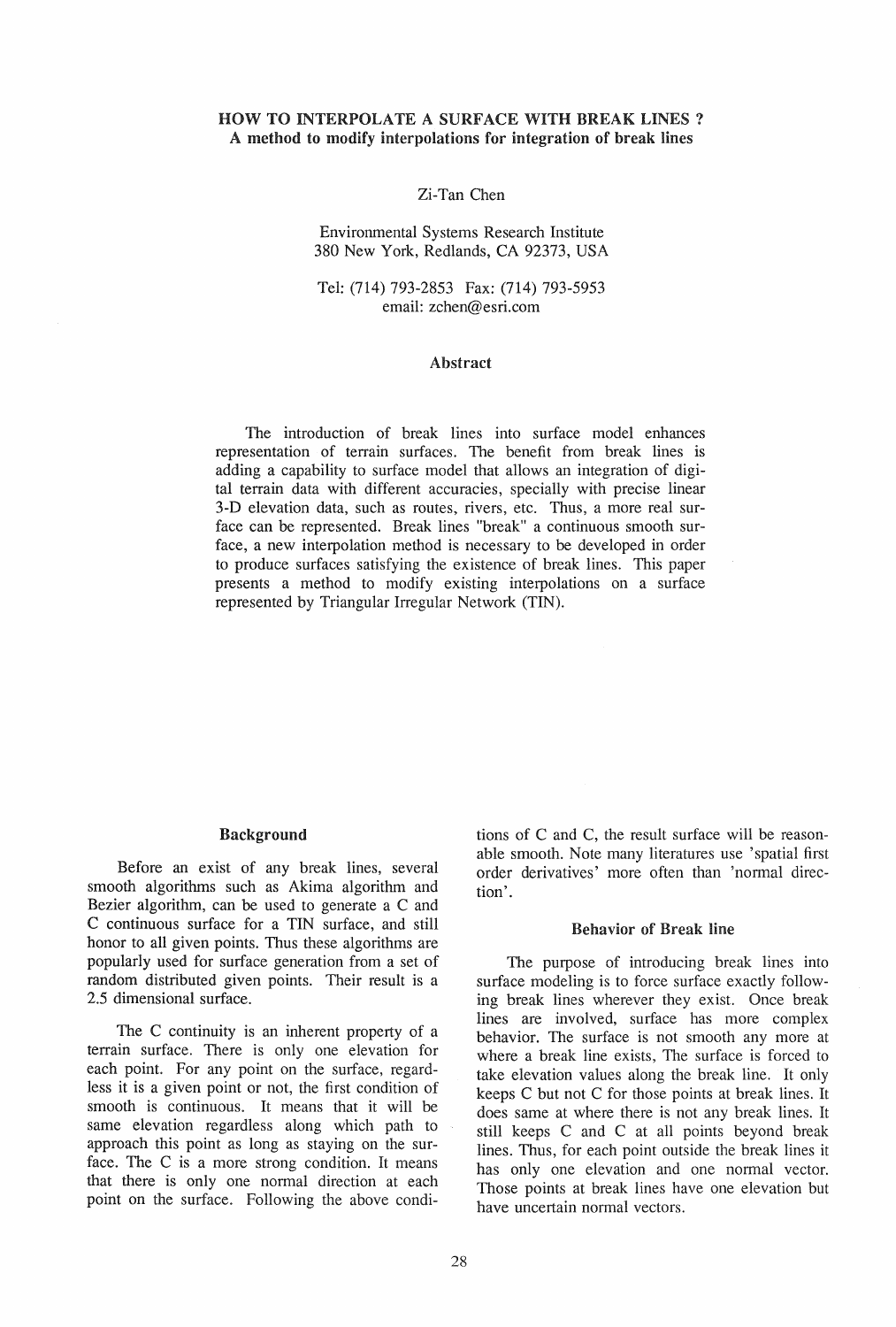## Interpolation based on triangles

While a surface is represented by Triangular Irregular Network (TIN), the space is covered by many un-overlapping and un-gapping triangles. For simplify the problem and further processing, all break lines only can be on edges of triangles. This simplification shouldn't been thought of a strong additional restriction, because the simplification can be easily achieved by separating a triangle along break lines, if the break lines are inside a triangle. The common case involves two connecting triangles.

First, An elevation at any point beyond the four points, must be interpolated by an algorithm, e.g. Akima, or Bezier. These interpolation algorithms generate a result surface based on TIN structure. They produce a piece of surface independently for each triangle by a polynomial. so the piece of surface inside a triangle is smooth. The result surface is a combination of all these pieces. If their common edge between the two triangles is not a break line, the elevation of those points at the common edge have to be interpolated, because they haven't any elevation value yet. However, those points on the common edges belong to two adjacent triangles. Each interpolation algorithm derives proper boundary conditions according to the elevations at the given points and smooth requirements. The result surfaces generated from these algorithms will be smooth surfaces which pass the given vertexes. At the common edge, all points will follow condition C and C. Only one normal direction exists for each point as well as those points at the edge.

Second, if a common edge is a break line, it means that all points on the edge have been assigned elevation values. Frequently, these elevations on break lines are from more precise data source than other points. For example, break lines can be from engineering or photogrammetry. For simplification, the edge line is assumed as a straight line. Again, this simplification is not a strong additional restriction, because the edge can be separated into smaller segments until that each segment can be seen as a straight line and still satisfy accuracy requirements. Then smaller triangles can be constructed for these segments so that the common break line edge can always be counted as a straight line, and the elevation of all points on the edge can be calculated linearly.

The surface must pass all points at the edge of break lines. Beyond the edge the surface is still smooth. See Figure 1. It shows a profile that crosses the break line edge. It is a continuous curve, but not smooth at the break line point. At any surface point beyond break lines, it has only one normal direction. At a point on break line, its normal direction is uncertain.

# Assign ONE normal direction at one point for smooth

At a point on a surface, if its normal direction is always identical, regardless from any path on the surface to approach the point, the surface is smooth at this point. This mathematical condition is essentially used by Akima and Bezier algorithms to force the surface keeping smooth when it crosses boundaries between faceds. For calculating efficiency, the result surface is a mosaic by many small surface pieces which generated from each triangle. It is simple to keep these pieces connect by forcing them sharing common elevation values at their common points. For keeping these pieces connecting smoothly, the strategy used by many interpolation algorithms is to find one normal direction at the point on the boundaries. The key point here is assign only one normal direction to any common point of adjacent triangles. "Allowing only one normal direction" is defined to be a condition that the surface pieces at two adjacent triangles must follow. Thus, the result surface is smooth at this point because the adjacent surface pieces have same elevation and same normal direction.

## Assign TWO normal directions at point on break lines for "break"

When a common edge between two adjacent triangles is a break line, the traditional interpolations have to be modified. Two different normal directions have to be assigned to one point on the edge for two sides of the edge, separately. It means that one normal direction is selected for the point when the point is approaching from one triangle on one side of the edge. Another normal direction is selected for the same point when the point is approaching from another triangle on the opposite side.

In either Akima or Bezier algorithm, normal directions play crucial role for determining boundary conditions of a polynomial to a triangle. Now, the boundary conditions are determinated by two restraints:

- Same elevation value at all boundary points.
- Two different normal directions at each point on common edge of break line, belongs to two triangle on each side separately.

Two pieces of surface generated from both triangles will connect each other, but no longer be smooth any more at the edge of break line. The result surface then will be broked at the break lines, but will still be connected.